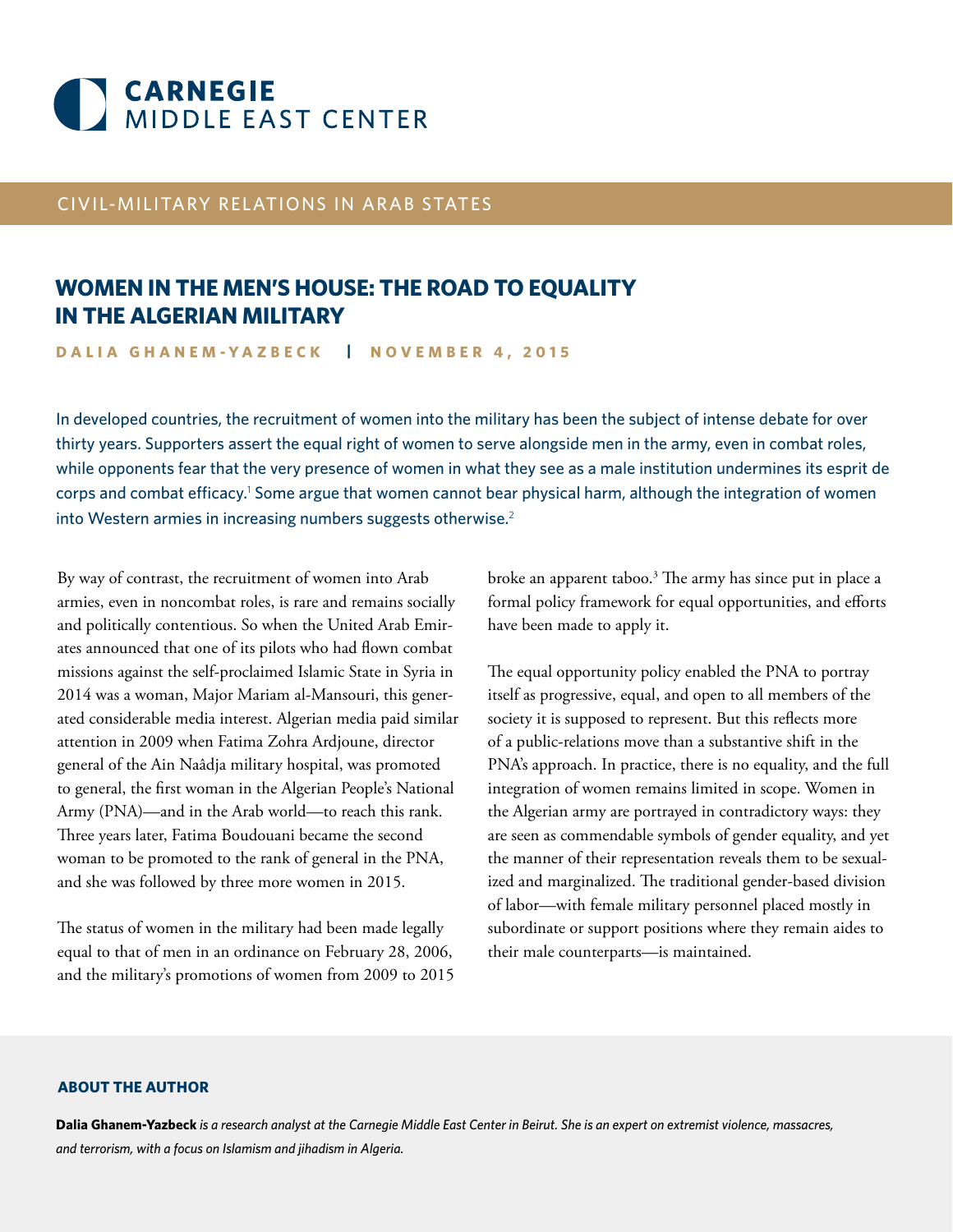The outcome is the persistence of a protective paternalism that regards women as incapable of adapting to the rigors of military life and the harsh demands of combat. At the same time, women are perceived primarily as mothers and caregivers amid a prevailing atmosphere of benevolent sexism.

The PNA's official monthly magazine, *El Djeich*, along with interviews with retired officers, reveals that the army's policy toward women is neither systematically inclusive nor wholly exclusive. Significant progress has been made in recruiting women, who are now admitted to all branches of the armed forces. However, a gap persists between official pronouncements of equality and the reality. Women continue to serve in the same fields as before—notably, administration, communications, and social services—and mostly in lower-grade positions. They moreover continue to be excluded from combat units. Their integration into the armed forces is incomplete.

Nonetheless, the status of women in the PNA remains largely off the public agenda. The culture of secrecy that surrounds the Algerian army—dubbed *la grande muette* (the great silent one)—means that there is little information about the force, and even less about female personnel in its ranks. However, much may be gleaned from the way women and gender relations are discursively constructed within the military, because discourses (defined in one study as "systems of concepts which give meaning to entities and activities"4 ) and narratives (characterized in another analysis as "both a mode of reasoning and a mode of representation"5 ) explain concrete practices and underlie the politics behind the recruitment of women into the PNA.

The PNA's stance on the status and role of women is becoming increasingly untenable but has yet to attract the focused attention and sustained effort of Algeria's military command or ministry of defense.

# **WOMEN'S HISTORY WITH THE MILITARY IN ALGERIA**

Since Algeria's independence in 1962, women have been seen more as a propaganda and public-relations tool for the PNA

than as active members taking part in decisionmaking and sharing principal duties, especially in combat.

Attitudes toward the involvement of women in the military were first formed in Algeria's 1954–1962 war of independence, during which time women were relegated to support roles and sometimes even excluded from army life. The initial reluctance to include women in active service carried over into the post-independence period, until former Algerian president Houari Boumediene finally allowed women to join the PNA as both commissioned officers and noncommissioned officers (NCOs) as a means of portraying Algeria as a pioneering country in terms of women's rights. But formal policy remained unclear and inconsistent: The recruitment of women was suspended in 1986 and restarted fifteen years later. Even since 2006, when more departments and branches were opened up to female personnel, there has been no diversification of their roles.

#### **Female Fighters in the National Liberation Army**

Despite the participation of women in the struggle for independence from France, Algeria's then nationalist movement and current ruling party, the National Liberation Front (FLN), and its former military branch, the National Liberation Army (NLA), did not consider women full-fledged members either in word or in deed. Gender inequality was the rule in the FLN and NLA, and women were never given a legitimate voice to participate in decisionmaking. Their involvement was encouraged for pragmatic reasons and served the FLN's propaganda.

Yet, since independence, women have been regarded as Algerian role models, recognized by the state as national heroes like their mujahideen brothers. School students learn about *fidaiyet* (women who participated in armed action), *mussabilet* (women who were militants and whose principal task was to host and nurse the mujahideen), and *maquisardes* (women who lived in the maquis with men, their main tasks being to cook for and take care of the male mujahideen).

These figures are particularly visible to the public in annual statements commemorating International Women's Day on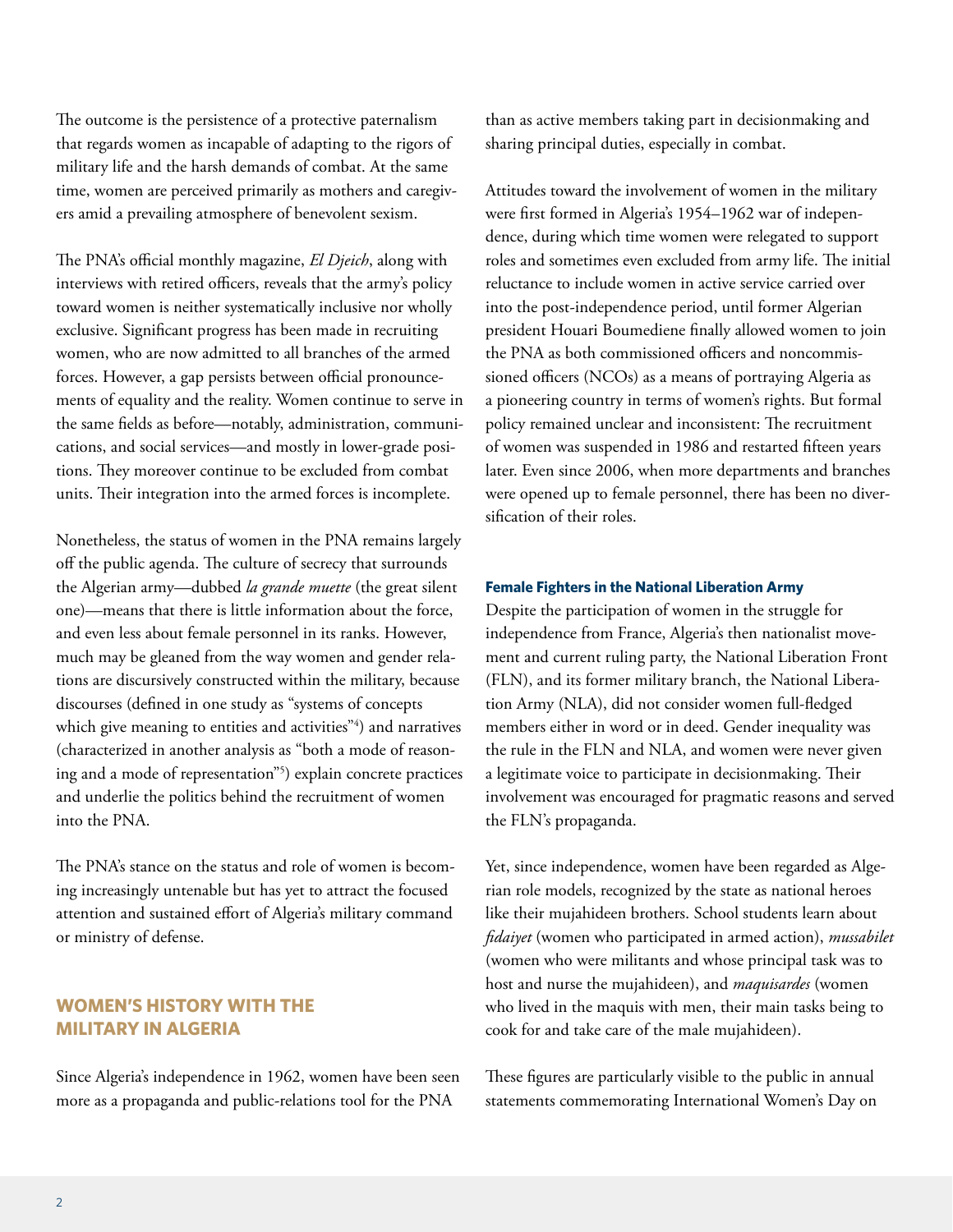March 8. Along with the army's official magazine, *El Djeich*, these statements highlight the devotion, courage, and selflessness of women during the war.

In a special issue in April 2013, *El Djeich* allocated 40 out of 86 pages to discussing women's participation in the army, from the struggle for independence to modern times. Another fifteen pages were dedicated to interviews with military women, such as General Boudouani.6 In this special issue, the participation of women in the NLA was taken for granted: "At the beginning of the revolution, women's participation was evident in the military sector as many of them joined the maquis."7 The Algerian woman was presented in the magazine as a "victorious revolutionary and combatant woman." She was the "brave" and "fearless" one who "wore the military fatigues and held the rifle and the grenade with the same courage and determination as her *mujahid* brother."8 During the 1950s and 1960s, the FLN and NLA publicized heroic images of *poseuses de bombes* (bombers) like Djamila Bouhired, Zohra Drif, and Hassiba Ben Bouali as progressive symbols for Western audiences.<sup>9</sup> Images of female combatants—the exception, not the rule—were used as propaganda; women wearing military uniforms and posing with guns were the face of the FLN and NLA to the outside world.

In reality, things were different. The participation of women in the struggle for independence was not the primary goal of the FLN and NLA. Women were recruited for practical reasons: to optimize rare resources for the struggle after student protests broke out in 1956.10 The FLN and NLA openly displayed their refusal to recruit women. In 1958, the regional council of *Wilaya* (Zone) 2, wrote a directive to this effect:

We recall once again that it is prohibited to recruit women in the centers, whatever the results and benefits are. We inform you as it is strictly forbidden for all women to join our ranks; if they try to join, they should be turned back to their original destination, even if the enemy had captured them. Those who accompany women should be given capital punishment.<sup>11</sup>

This was also the case in *Wilaya* 5, where the captain of the zone, nicknamed Si Allal, explained:

I remind all units one more time that it is forbidden to recruit privates and nurses in the area without permission. In independent Algeria, the freedom of the Muslim woman will stop at her doorstep. The woman will never be equal to the man.<sup>12</sup>

Moreover, female fighters were discriminated against within the FLN and NLA because of their sexual purity and vulnerability. In some regional zones, such as *Wilaya* 3, virginity was a prerequisite for female fighters. It was a test that every female combatant had to go through; as historian Gilbert Meynier wrote, "The NLA replaces the father in the management of the good sex."13

No woman ever reached a leadership position in the FLN or NLA during the struggle for independence. Furthermore, in selection procedures in which a man and a woman had equal qualifications, the man was always chosen over the woman, according to studies by researchers including Djamila Amrane.<sup>14</sup> For instance, when Nafisa Hamoud, a female physician in the maquis, requested to manage the health department of *Wilaya* 3, the FLN and NLA declined her request and chose a male colleague, Mustapha Laliam, instead; both held the same qualifications. As many other examples of men being given preference over women confirm, gender inequality was the rule.

In addition, women accounted for only 3 percent of the total strength of the mujahideen. Women's participation as combatants in the war of independence was minimal, at 2 percent of all women who took part in the war. The majority of fighters—82 percent—were *mussabilet*, women who, in addition to hosting the mujahideen, washed and sewed their clothes.<sup>15</sup> More rarely, the *mussabilet* collected funds, medicines, and weapons, while those who were qualified could be secretaries or nurses.

Nonetheless, the war of independence opened up new horizons for Algerian women, including by questioning gender relations. Algeria had a male-dominated society in which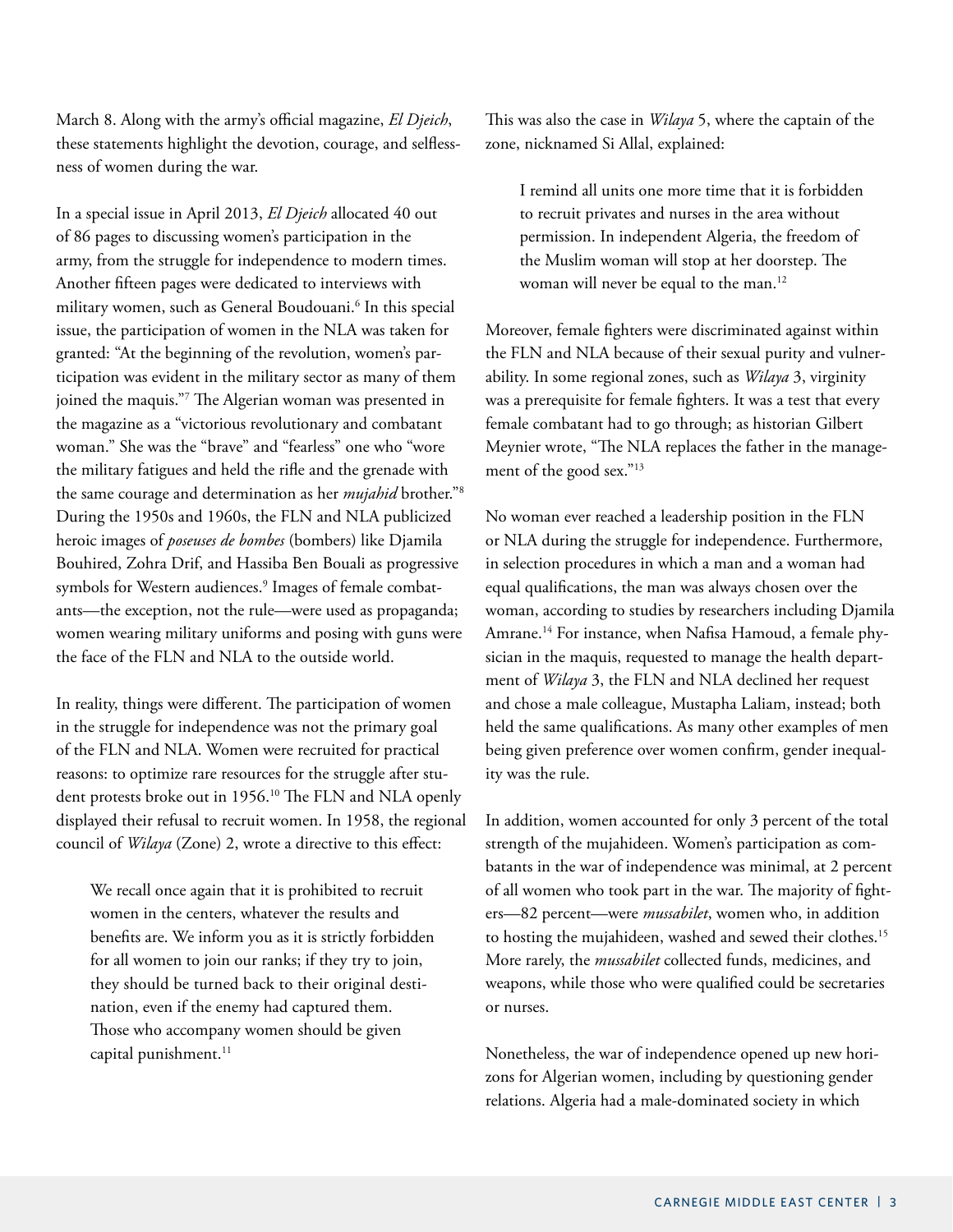women were "immured" in a "mythical-patriarchal system," in the words of anthropologist Pierre Bourdieu, and segregation between women and men was strict.<sup>16</sup> The war, despite its ugliness, allowed women to expand their occupational roles outside their households, but the FLN and NLA limited them to undertaking tasks that would not profoundly disturb the social order, then or in the future. As sociologist Joyce Robbins explained, "Cultural militarism and a strong ethos of participation in nations-in-arms do not reduce inequalities such as those between men and women—but rather disguise them for war purposes."<sup>17</sup>

After Algeria's declaration of independence on July 5, 1962, the purely instrumental agenda of the FLN and NLA was clear. The ruling FLN once again adjusted its representations of women to fit the traditional "phallocentric society," as Bourdieu put it.<sup>18</sup> Values and women were pushed back into the domestic sphere. Despite the adoption of education reform targeting women, the FLN became more conservative and restrictive of women's rights: strict marriage and divorce laws were promulgated; and unequal inheritance rights, the banning of birth control, polygamy, harassment, and domestic violence became evident signs of women's marginalization. As summarized by activist and author Marie-Aimee Helie-Lucas, "Socialism, nationalism, and religion became tools for the elaboration of an anti-women state policy."19

#### **From Segregation to Integration?**

After the end of the war of independence, the FLN took the image of *fidaiyet* (women involved in physical combat against colonialism) to symbolize an equality women had already achieved. In reality, however, women were marginalized: set aside in the construction of the new state and kept out of decisionmaking. In the newly independent state, women's issues were so secondary that few seemed to feel that they required much debate.

A significant example of women's relegation in postindependence Algeria was their insignificant representation in governing bodies. In the country's first constituent assembly, formed in 1962, there were only ten women out of 196 members, or 5.1 percent of the total. In the second assembly, created in

1964 and reduced to 138 members, the number of women decreased to two, or 1.4 percent. Women accounted for only 3 percent of the 1977 assembly, 1.4 percent in 1982, and 2.9 percent in 1987. As for the National Council of the Algerian Revolution, which was the body responsible for the management of the FLN, it was formed exclusively by men.

Women in the military were similarly marginalized. Those who participated in the war were treated differently from their male counterparts. For instance, all male fighters, including some who had not taken part in combat, were honored with the title of *ancien mujahid* (veteran).<sup>20</sup> Women, meanwhile, were not even registered to receive benefits such as pensions, priority for employment and training, loans, housing, and land allowances.<sup>21</sup> Moreover, women who participated in the struggle for independence were not assigned military ranks, as shown in the national database of the mujahideen.<sup>22</sup> Ranks are mentioned only for men. No justification was given for this policy of double standards.

Although the NLA was converted into a regular force and renamed the People's National Army (PNA) in 1962, the army command did not put in place any recruitment policy for women. However, women could work as civilian employees in administrative and secretarial positions.

On January 5, 1978, following a decree promulgated by Boumediene, women were finally allowed to join the PNA as officers and NCOs. Women were excluded from the category of enlisted soldiers—those with ranks such as private or corporal—"by virtue of the specificity of women and their nature, which is not a good fit for this category of work," to cite *El Djeich*. 23

There is a clear conservative view that underestimates the capacity of women and their operational effectiveness to perform tasks that come naturally to enlisted men, who go through intensive physical training and whose functions range from launching grenades and firing cannons to driving tanks. This exclusion has less to do with an objective requirement than with a social construction of gender roles and what is viewed as suitable work for women.24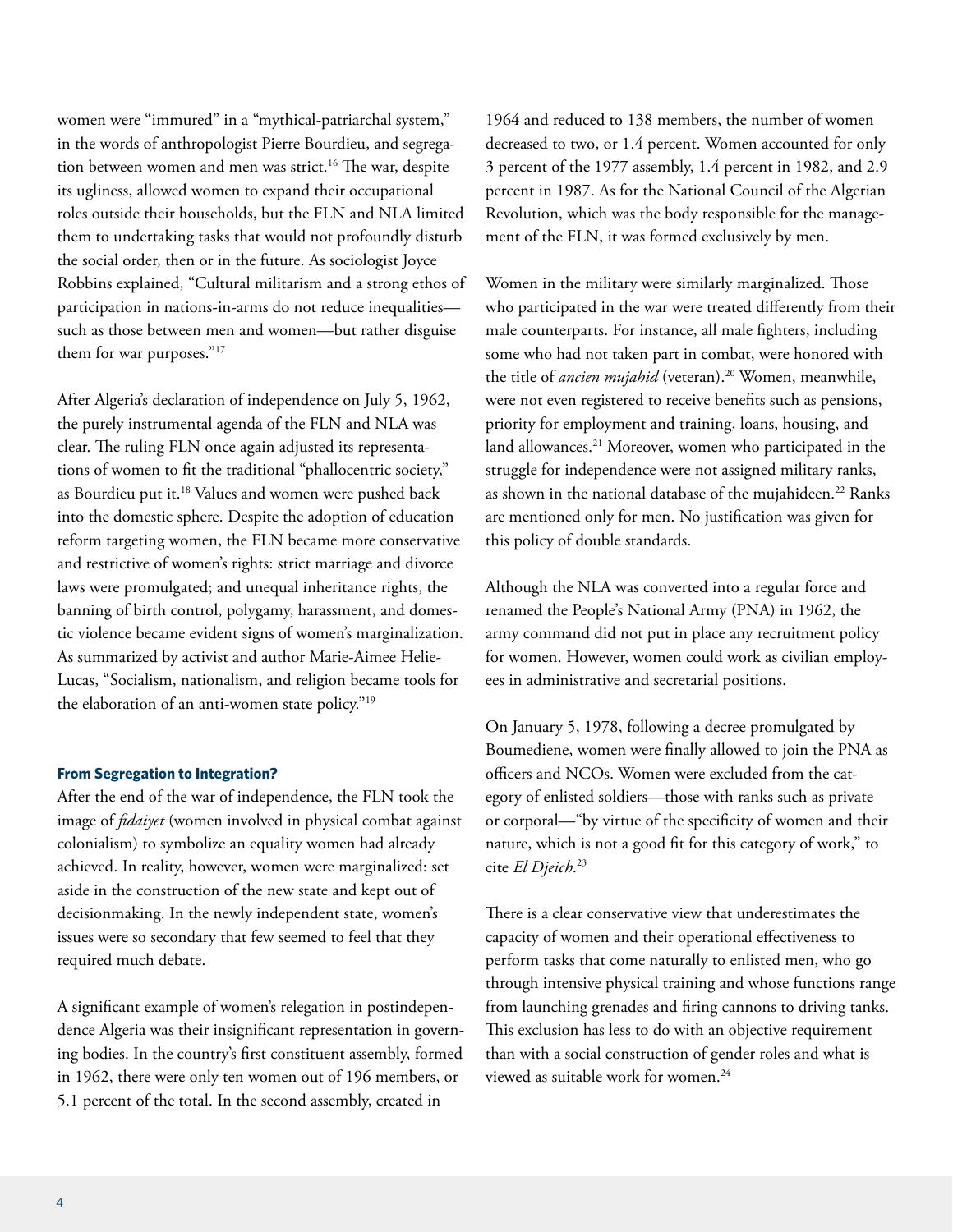The opportunity for women to join the army proved brief, lasting only eight years. In 1986, female recruitment was suspended, to be resumed in 2001. The suspension was justified as a problem of profit. According to those interviewed for this publication, recruiting and training women required an important investment because it involved costs for implementing these policies, building facilities to house women, developing human capital, and covering expenditures associated with the turnover of women and maternity leave. The dramatic growth in the number of women joining the army after 1978 directly affected the management of personnel.

The army command found that most women eventually left the PNA to start a family or to work in the private sector, where they could easily use the skills they had acquired in the military—such as decisionmaking and teamwork—and had opportunities for advancement.

Nonetheless, the doors to the so-called men's house were finally open to women, and the PNA had made noteworthy progress toward recruiting them as military personnel and acknowledging their rights. Since 1978, women in the Algerian army have performed an increasing number—though not a wider range—of roles.

#### **On the Way to Equality?**

There has been a significant evolution in the recruitment of women into the PNA, as evidenced by their admission into all branches of the armed forces. But the distance they must still travel before being considered equal to their male counterparts is revealed by the continuing policies of appointing them to subordinate positions and of excluding them from combat units.

In May 2001, the army command decided to resume women's recruitment, with an expansion of the fields that women could join. These included administration, social services, health, finances, research and development, military manufacturing, maintenance, and education. The announcement was accompanied by several references to the importance of meeting the new needs and special requirements of the army.25 In 2006, the PNA introduced a decisive shift in policy,

proactively seeking and endorsing greater recruitment of women and expanding their role. This was reflected in a discourse about modernity and accompanied by new measures ostensibly intended to facilitate and ensure fuller participation of women.

In the February 2006 ordinance, the status of women was for the first time declared to be equal to that of men. This remarkable move was explained by the PNA as

a response to the demands of military personnel and a way to be in tune with the demands of modernization of our armed forces. . . . The ordinance . *. .* was enacted and gender equality within the PNA is granted in consideration of the fact that a woman is an active element who brings a full contribution to the process of modernization and development of the PNA.26

*El Djeich* presented the ordinance as "a new statute [that] establishes the principle of equality between male and female personnel in their recruitment, training, and promotion as well as in their rights and duties."<sup>27</sup> According to the magazine, the decree also stressed the importance of women's participation in the army as "being at the heart of national modernity."28

Practical measures were taken to implement the new statute and facilitate women's participation in the army. Aspects specific to women such as maternity leave before and after childbirth and factors regarding women's lengths of service were taken into consideration. In this regard, Article 20 of the decree stipulated that female officers with the rank of lieutenant colonel or higher may benefit, on request, from a three-year reduction of the regular retirement age. Article 98 granted extended leave to military women—officers and NCOs—in the case of an accident or serious illness suffered by a direct family member (spouse, child, or legitimate subject of legal sponsorship, known as *kafala*). Extended leave is also allowed for female personnel who want to follow their spouse for professional reasons, to raise a child under the age of three, or to take care of a disabled family member who requires continuous care. Female personnel can take extended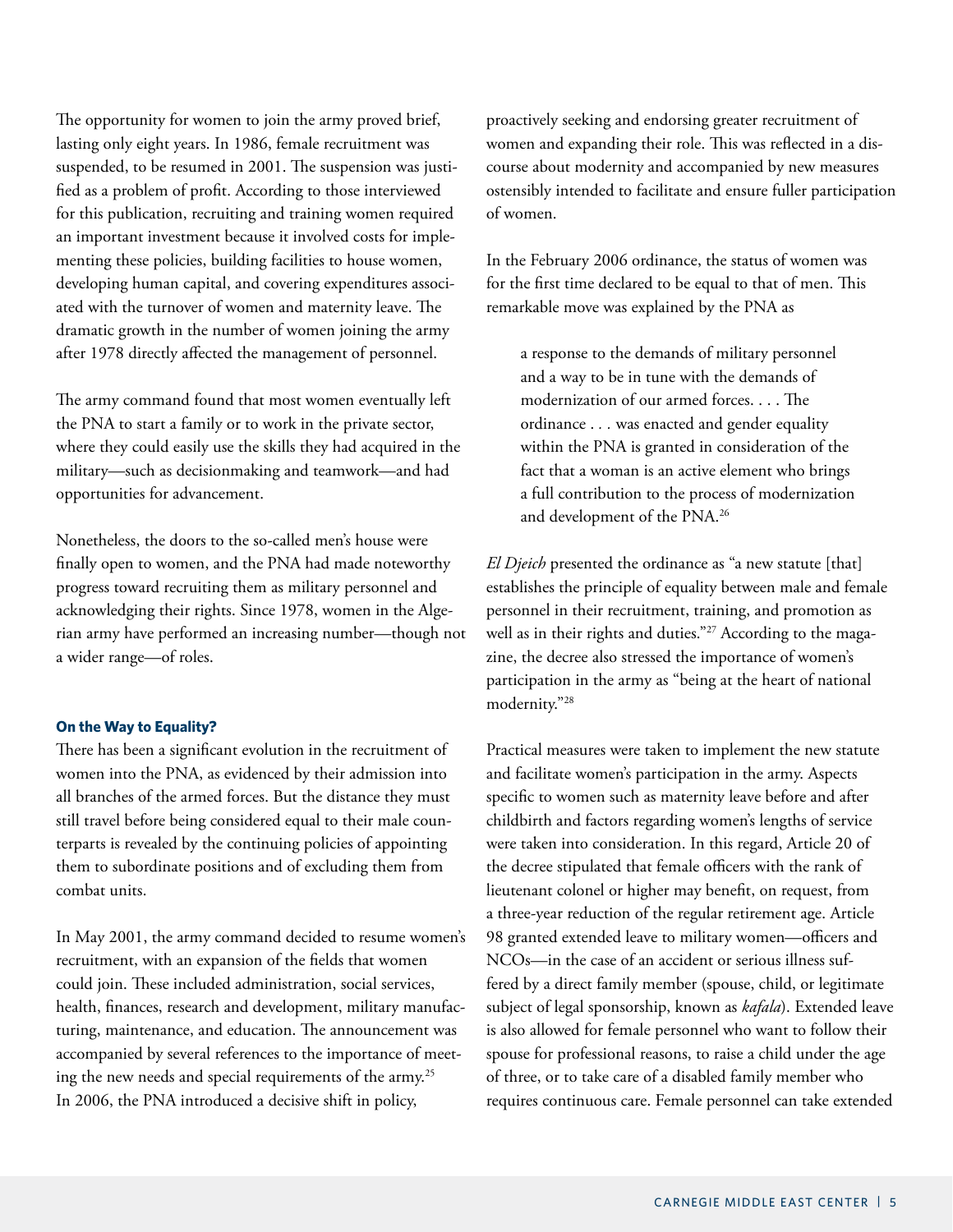leave for their studies, for research purposes, or for personal reasons, though only for a nonrenewable term of twelve months. The ordinance exempts female officers from certain obligations such as night duties as well.

Today, women are admitted to Algeria's cadet academy, where they accounted for 18 percent of all recruits in 2013. Women are accepted by the National Gendarmerie Academy, the Special Military Academy, the Academy of Military Administration, the National Academy of Military Health, and the Regional School of Maintenance of Transmission Material. In 2013, the Naval Academy welcomed female officers for the first time. Out of 92 officers, 29 were female, representing 31.5 percent of the total.<sup>29</sup>

The ordinance reflected some degree of progress, but most likely, it was a public-relations effort. Indeed, the decree granted equality to women in terms of recruitment, training, promotion, and rights, however women are excluded from units that perform combat missions such as the artillery, infantry, and armored branches as well as the air force combat units. Also, women do not have to go through the same training as men. According to those interviewed for this publication, including former officials within the PNA, this exclusion is not codified. It is probably done, the interviewees believe, to protect the PNA's image as a progressive employer that is open to both genders and as an institution connected with all segments of society.

## **UNFINISHED INTEGRATION**

The PNA has put in place a recruitment policy for women as well as a policy of equal opportunities. On the positive side, women are more present in the army than before; there are 30 times more than there were in 1978. On the negative side, women are neither fully included in the military nor completely excluded from it. This ambiguous situation has left the integration of women into the forces unfinished.<sup>30</sup> This is primarily due to the ways in which women are represented in the PNA, a traditional gender-based division of labor, and the prevalence of paternalism and sexism toward women. These three obstacles symbolically reinforce women's status as what

social anthropologist Máximo Badaró calls "liminal individuals," or singular entities who neither have an identity nor a recognized position within the institution.<sup>31</sup>

#### **The Representation of Women in the Army**

Analyzing back issues of *El Djeich* reveals how the Algerian army portrays women and presents gender images. The magazine also shows how the PNA advertises women's participation in its ranks to give credibility to its claim to be a progressive, impartial, and strong platform for women's empowerment and, by extension, for society as a whole.

Although the PNA makes an effort to offer women the same chances as their male counterparts, it reinforces gender inequality by feminizing women, who are continuously represented in noncombat positions and excluded from the field. By eluding any association between women and warfare, the PNA is reinforcing the gender division and strengthening associations between virility, masculinity, and war. The army draws a sharp line between male and female, retaining its character as mainly masculine and martial.

*El Djeich* was launched in 1961 as a French-language newsletter distributed to all units of the NLA. In July 1963, it became a magazine with the same name, issued by the Establishment of Military Publications, and in 1964, the first Arabic-language version was published. *El Djeich* contains reports on the PNA's education centers and training schools, coverage of activities organized by the army, and studies and records dealing with security and defense issues. With a print run of 65,000 copies, the magazine is principally but not exclusively for internal use within the army: a huge proportion of the publication's leadership consists of military personnel.

I analyzed a corpus of 40 issues from 2011 to 2014, with gaps due to missing issues in the Ministry of National Defense's online collection.<sup>32</sup> This is an interpretative textual approach.<sup>33</sup> I examined what was said about women and how it was said. For instance, is gender always mentioned in the text? What kind of language is used to describe women, and is it different from that used to describe men?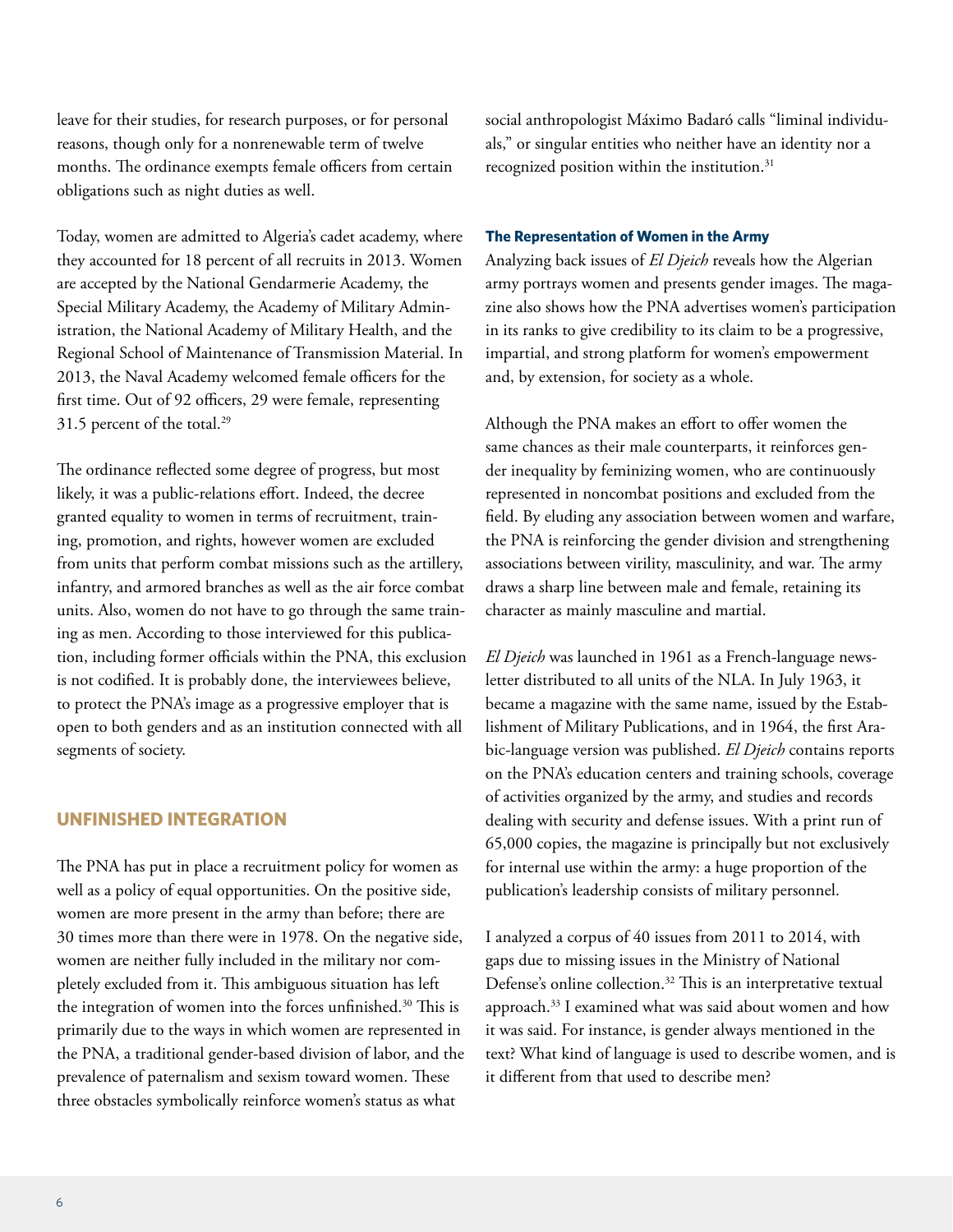I also analyzed photos in the magazine and assessed their gender applications. Photography is a good medium to shape the narrative that the PNA wants to communicate internally and externally. Therefore, I looked at the appearance of individuals (both male and female), their use of makeup and choice of clothes, and the roles they were portraying—combat-oriented, ceremonial, medical, or technical.34 I also looked at the activities in which the subjects were engaged—whether the women were in active or passive positions, because passivity can be associated with feminizing roles, while physical behavior can be interpreted as more military.<sup>35</sup>

There is a clear quantitative evolution in the representation of women over time. The 2013–2014 issues of the magazine are different from those of 2011 and 2012, in which women were absent. However, depictions of men dominate the magazine despite rhetorical references to women in the text. Indeed, for every 100 pages, there are on average two pictures of women. There is a clear difference between the images of women and men, as those of women tend to be small and do not have the same visual focus as the photos of men. Most of the time, the women appear at the bottom of the page and are often photographed with one or several men, who are leading or instructing the women.

In addition, women frequently appear in passive but technical roles, such as operating a computer or sitting in front of a screen. They are often seen engaged in outdoor leisure activities or in a civilian setting, such as the national day of road safety where they can be seen teaching children traffic laws. Women are often presented in what are considered female positions, such as nursing, that "suit their natural dispositions," to quote *El Djeich*. 36 In addition, they are continuously feminized to the point that it is quite hard to find a picture of women without makeup on (even though it is not heavy makeup), while men are often portrayed with camouflage or dirt on their clothes and faces.

The role of women within the PNA has increased, and the army's magazine may serve to develop and expand the definition of femininity and military womanhood.37 In several issues, women are attributed certain qualities that are traditionally associated with men, such as independence, bravery, courage, stamina, determination, cold-bloodedness, strength, and the ability to face challenges. For instance, women are given access to the masculine tradition of proving oneself.<sup>38</sup> According to an account of the experience of Lieutenant Colonel Soraya Aissaoui recorded in *El Djeich*,

Women like [Aissaoui] in the PNA need to prove themselves and their capacities. . . . [Women] need to double their efforts to gain the recognition of their peers and access the highest positions.<sup>39</sup>

Similarly, the story of Captain Leila Hassane in the magazine highlights that the PNA allowed her "to prove herself, show her capacities, and face challenges thanks to her discipline and perseverance."40

In the discursive construction of the PNA, there is a systematic textual reference to women's femaleness, while there is no reference to gender when it comes to men. In its daily application, this kind of reference tends to reinforce the natural state of the masculine soldier while highlighting the artificiality of the female soldier.<sup>41</sup> This also shows that the institution is still ruled by a masculine mind-set.

The photos of women and references to military women often appear at the end of the magazine, in the sports section. The narrative is that women are physically capable and can be competent fighters. There is an intention to normalize the participation of women. As General Mohamed Koriche stated in *El Djeich*,

Women have exactly the same rights and duties as their male counterparts. . . . They can reach all ranks and be in all positions.<sup>42</sup>

These kinds of images reiterate the progressive posture of the PNA in terms of gender equality. The marginalization is very subtle, but it exists. "The appearance of normalcy encourages complacency; complacency allows gender subordination to continue," in the words of historian Jean Boulègue.<sup>43</sup>

Women are photographed engaging in specific sports and games such as judo, karate, and chess, but there are few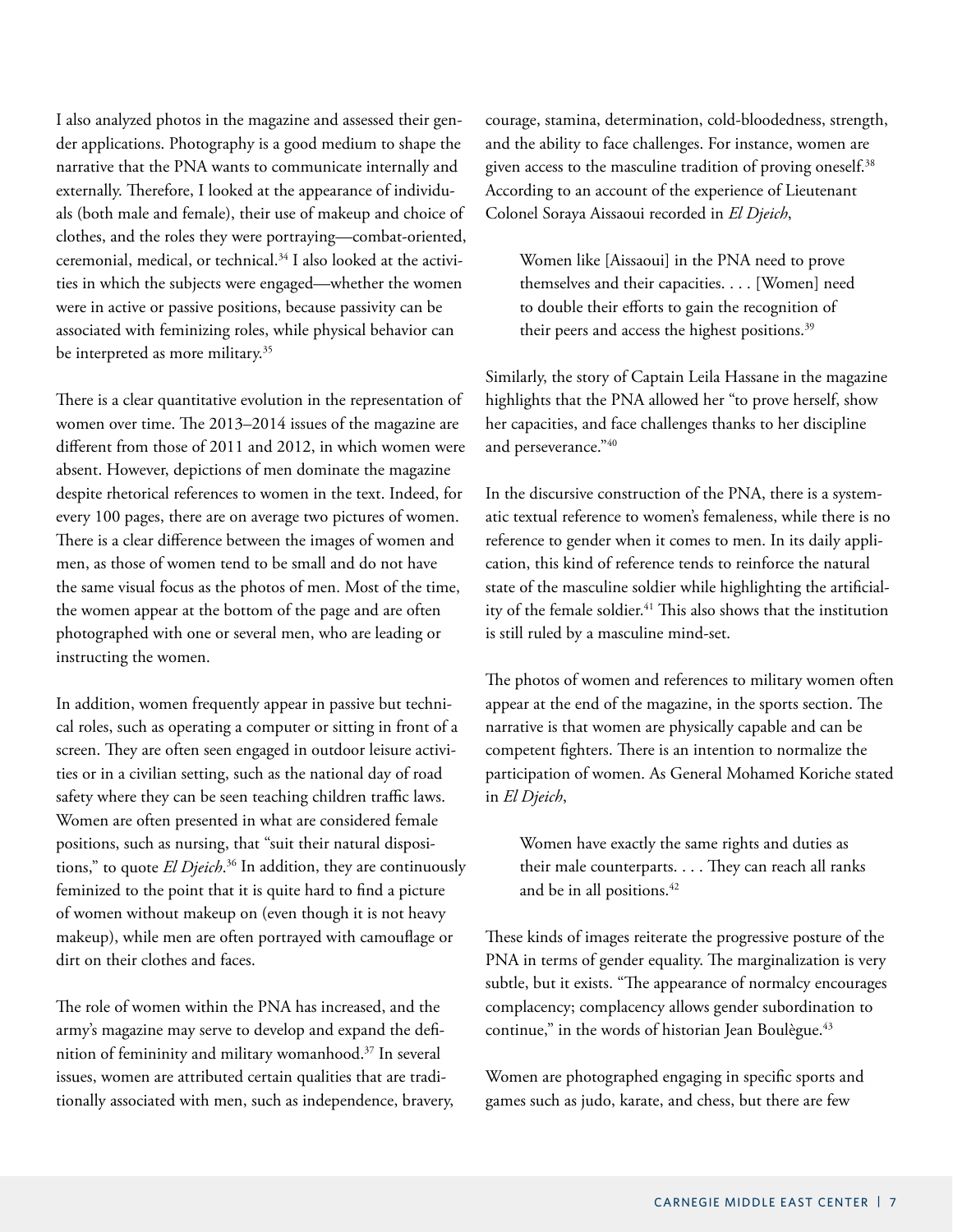references to or images of women skydiving, performing a commando walk, riding horses, or shooting a rifle. This shows how within the imagery of the PNA magazine, women's militarization is partial, because they are rarely—in fact, almost never—associated with markers of combat, such as weaponry.

An example of an exception to the stock portrayal of women appeared in a special issue in April 2013 for International Women's Day.44 In one photograph, a woman in military fatigues and a combat helmet is pictured wielding a rocketpropelled grenade launcher, with her long hair tied back in full view. Two other photographs show women with what seems to be a Vickers*-*Berthier light machine gun. The main narrative of these three rare pictures is that women are able to fight within the PNA: they can use weapons such as grenade launchers and have special skills like men do.

The representation of women in the PNA's official magazine serves two contradictory purposes: to normalize women's participation in this institution, described by sociologist Orna Sasson-Levy as "hypervirile," and to obliterate it at the same time.45 Indeed, on the one hand, the army is incorporating a few images of women into its magazine, trying to make it more conceivable for some women, for their parents and communities, and, especially, for male personnel that women have a role to play in the military. On the other hand, the army is keeping women's presence marginal and contradictory, so as not to challenge the image of masculinity within the institution.

## **A Traditional Gender-Based Division of Labor**

High-ranking women within the PNA are not easy to find. Nevertheless, compared with the 18 percent of civilians in the national labor force who are women, the five female generals represent significant firsts that should be acknowledged. Indeed, the PNA took a major step by appointing five women as generals and by putting in place a policy framework for equal opportunities. The army's activities in this regard should be recognized as an example of good practice of recruiting women and acknowledging their rights.

However, women are neither fully incorporated nor rejected. There is a "combination of inclusion and exclusion," to

borrow Robbins's description of the Israeli army.<sup>46</sup> Women suffer from a traditional gender-based division of labor. This division is based on two organizing principles: separation, which assigns different tasks to men and women—the man is in the productive sphere, and woman is in the reproductive sphere; and hierarchy, meaning a man's job is worth more than a woman's.

Interviews with former military personnel reveal that most women are concentrated in what are seen as suitable jobs, such as those in the communications department: some work in telephone units as switchboard operators, others work as mapmakers, and still others are translators or data-entry personnel. The numbers in the PNA magazine confirm this trend: according to *El Djeich*, the army's information and communications department employs 17 percent of the military women and 51 percent of the civilian women assimilated into the military.<sup>47</sup> Women are massively present in the health department, with 17 percent of the total number of military health personnel, including 6 percent who are military. A majority of women occupy educational roles such as instructors, researchers, or scientists.

The pattern of women's participation in the PNA mirrors trends in the gender division of the national labor force, which has a low proportion of female workers. Indeed, out of the 10,788,000 people employed in Algeria in 2014, 1,926,000 were women, which represents only 18 percent.<sup>48</sup> To put that into context, in the same year, women made up 49.7 percent of the country's total population, according to the World Bank. Despite women's access to the workplace—a result of an education level of 92 percent for both boys and girls, and a female youth literacy rate of 80 percent in 2014 women are still overrepresented in less prestigious jobs and concentrated in a few sectors traditionally seen as feminine.<sup>49</sup>

There is a high proportion of women in the health sector: in 2013, more than 50 percent of medical assistant professors were women, as were more than 48 percent of paramedics.<sup>50</sup> Women constitute higher proportions of Algerians employed in the education sector, where in 2011 they accounted for 74.3 percent of those working in pre-primary education, 54.9 percent in primary education, and 39.2 percent in higher education. 51 In 2014, 44 percent of those enrolled in higher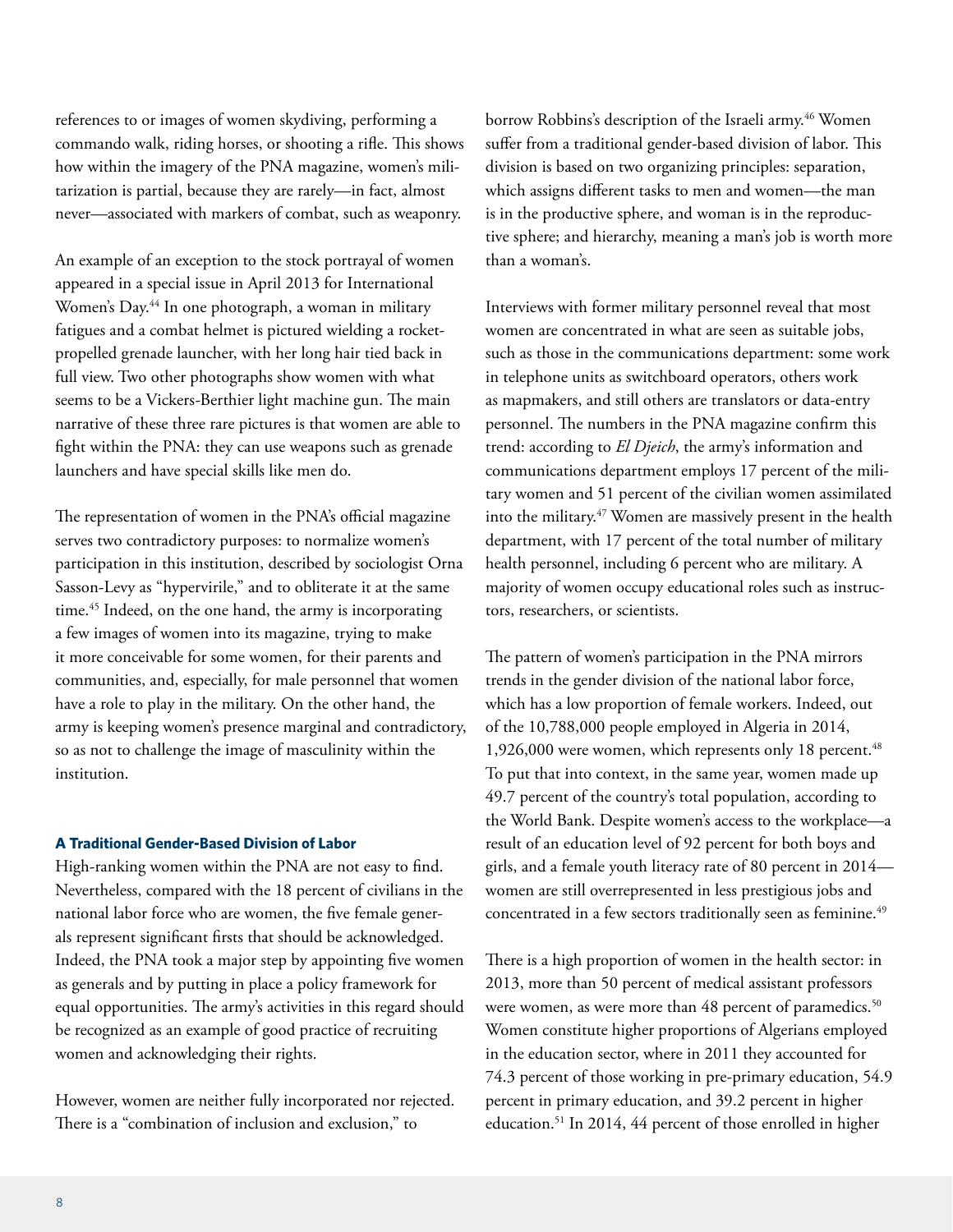education were women.<sup>52</sup> And in the same year, women accounted for 67.9 percent of the employees of the national radio staff.<sup>53</sup>

Women's access to decisionmaking is inconsequential: they occupy only 11.4 percent of senior positions such as ministers; secretaries general, directors general, and chiefs of ministries; ambassadors; and executives in central government institutions, public bodies, and local authorities. In the judiciary sector, only 24 percent of those working in the Supreme Court are women, and there is only one female general prosecutor, who was appointed in 2014.<sup>54</sup>

According to former military officials interviewed for this publication, the majority of Algerian military women occupy so-called female jobs: they are nurses, doctors, instructors, translators, mapmakers, and so on. Data showing how many women occupy senior ranks are not available, but it is highly revealing that on the day when Fatima Zohra Ardjoune became the first woman to be promoted to the rank of general, 51 men also became generals. Of course, the disparity can be explained by the fact that women were first admitted to the army at a time when men already had access, so women reach the strict time-in-service requirements for promotion later than men do. But if there were more women in senior positions, this would have been publicized, as the PNA would have been likely to advertise these advancements as it did for the female generals.

Another illustration of women's limited integration into the army is the fact that they cannot serve in the infantry, armored, or field-artillery branches slated for direct ground combat. This ban is extended to combat air force units as well. Physiological differences remain the most cited justification for this exclusion.

As women are excluded from combat positions, they cannot command military operations and therefore do not have access to the same ranks as their male counterparts, namely those above the level of commander. Because of that, women are also unable to take part in the decisionmaking process that affects the lives and careers of the other women in the institution.

## **Protective Paternalism and Benevolent Sexism** *Protective Paternalism*

The combat ban for female members of the PNA reflects traditional, paternalistic attitudes toward women, who are excluded from full participation in the military. This paternalism deprives women of the treatment that their male counterparts receive, which undermines women's training and their capacities as female soldiers and excludes them from prestigious military positions for which combat experience is key.

There is a prevalent mentality among male members of the military that women have a "delicate nature," in the words of one retired officer.55 Another interviewee told me that because of women's "natural disposition to have children," they need to be protected.<sup>56</sup> Women are still seen as mothers and nurturers. This is what psychologists Peter Glick and Susan Fiske call "protective paternalism [that] is the benevolent aspect of paternalistic ideology, which states that because of their greater authority, power, and physical strength, men should serve as protectors and providers for women."<sup>57</sup>

New female recruits in the PNA undergo several months of basic training alongside male trainees and without being commanded by exclusively female instructors. During this training, they study military discipline, military norms, and ethics. The rest of the training is technical, according to the specialty of each individual.

Women also carry out field exercises but can choose whether or not to go through the same exercises as their male counterparts. There are no explicit regulations governing this fieldexercise segregation because this would undermine the PNA's claim to be egalitarian. However, according to my interviewees, there are special arrangements for female soldiers. In the words of one former colonel in the PNA,

If a military woman wants to do the same drills as men, she can do so, but only if she wants to . . . but it is useless . . . because she does not need it. It is up to her. It is also up to the instructor's personality—if he considers women equal to men, he will ask her to perform the training exactly like the men . . . but he cannot oblige her. Women have the right to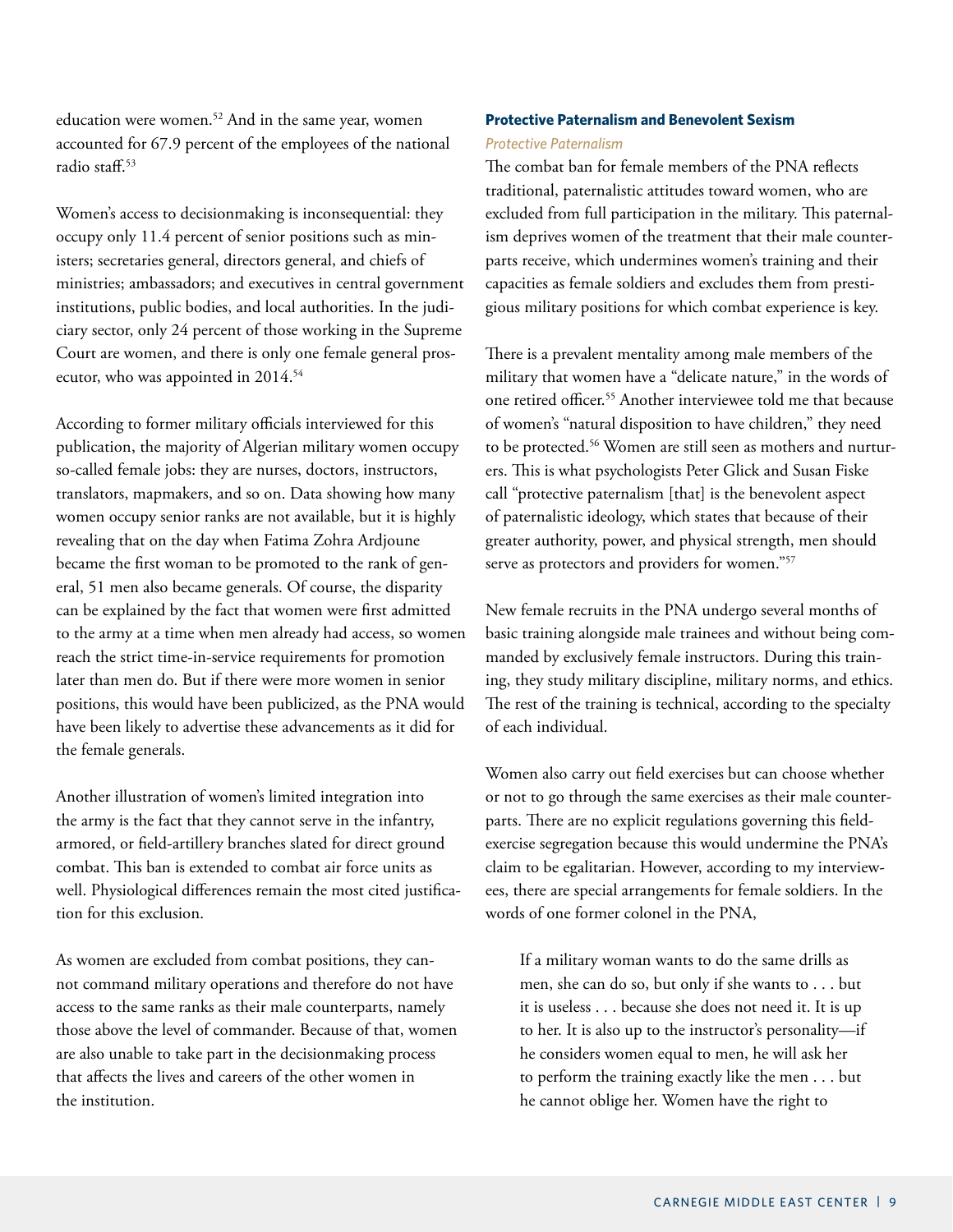decline participation in a drill because they are women. A man cannot have any excuse.<sup>58</sup>

This semi-segregation is justified on the grounds of women's nature. Interviewees supported the view that women cannot go through the same training as men because of their physical inadequacies, explaining how dangerous it is for women to shoot with heavy weapons, throw grenades, and perform gymnastic maneuvers such as jumping onto a 6-foot-high (2-meter-high) wall or walking along horizontal beams. One former lieutenant colonel told me,

Let's face it, we are not made the same, it is Mother Nature who decided . . . but this does not mean that there is no equality. There is total equality in the institution, but women have to be protected, so the institution protects them!59

As another retired lieutenant colonel explained,

Women don't go into combat. It is well-known but not written down because it is bad publicity. . . . [Women] don't participate in combat missions, it is useless to make them do these exercises that they are never going to execute. Why, then, risk a woman breaking her leg or her arm for an exercise that she is never going to perform on the field? It is a question of being reasonable. It has nothing to do with equality. We are equal in the institution.<sup>60</sup>

Equality for these men lies in the fact that women have been accepted into the institution. Male members of the army interpret equal treatment as the admission of women into what they see as the men's house, but with a recognition of women's limits due to their nature. There is a continual emphasis on women's supposed equality with men. But behind the repeated claim of egalitarianism, there is a modern sexism that is more subtle than the traditional variety because it denies the existence of discrimination against women and rationalizes patriarchy and traditional gender roles.<sup>61</sup>

Regarding the exemption of women (except medical personnel) from night duties, one former commandant explained,

The institution does not allow women on night duties except for the nurses and doctors. It is normal because a woman should be with her family at night . . . she is a woman, a spouse, maybe a mother, and she has family responsibilities . . . so you cannot ask her to abandon her family.<sup>62</sup>

The paradox is that female military personnel are asked and expected to perform to standards as high as those of their male counterparts, but at the same time, women do not go through the same training process as men because of their "delicate nature," as one retired colonel put it.<sup>63</sup> So women are presented as tough and strong but still in need of help from their male colleagues. Women know how to use guns but cannot throw grenades because it is "too dangerous" and "a male's job," according to one interviewee.<sup>64</sup> Military women are robust but maternal. They are soldiers but remain innocent.

## *Benevolent Sexism*

Another pretext to hinder women's full integration into the military is married life and motherhood. In Algeria, as in many other Arab countries, women are intricately linked to family values and children's care. As one interviewee summarized, "Even in the military, a woman is still a woman . . . and a mother above all."65 This traditional attitude toward women is an example of benevolent sexism that, according to Glick and Fiske,

relies on kinder and gentler justifications of male dominance and prescribed gender roles; it recognizes men's dependence on women. . . . Benevolent sexism encompasses subjectively positive (for the sexist) attitudes toward women in traditional roles: protective paternalism, idealization of women.<sup>66</sup>

Interviewees supported the view that at a certain moment in their careers, women in the military have to make a choice between family life and the military, despite the flexibility that the relevant legal norms give them. As their family responsibilities increase, women become less represented in the army. Having children and coming back to a career after a few years' absence seems possible, but it is hard to accomplish, especially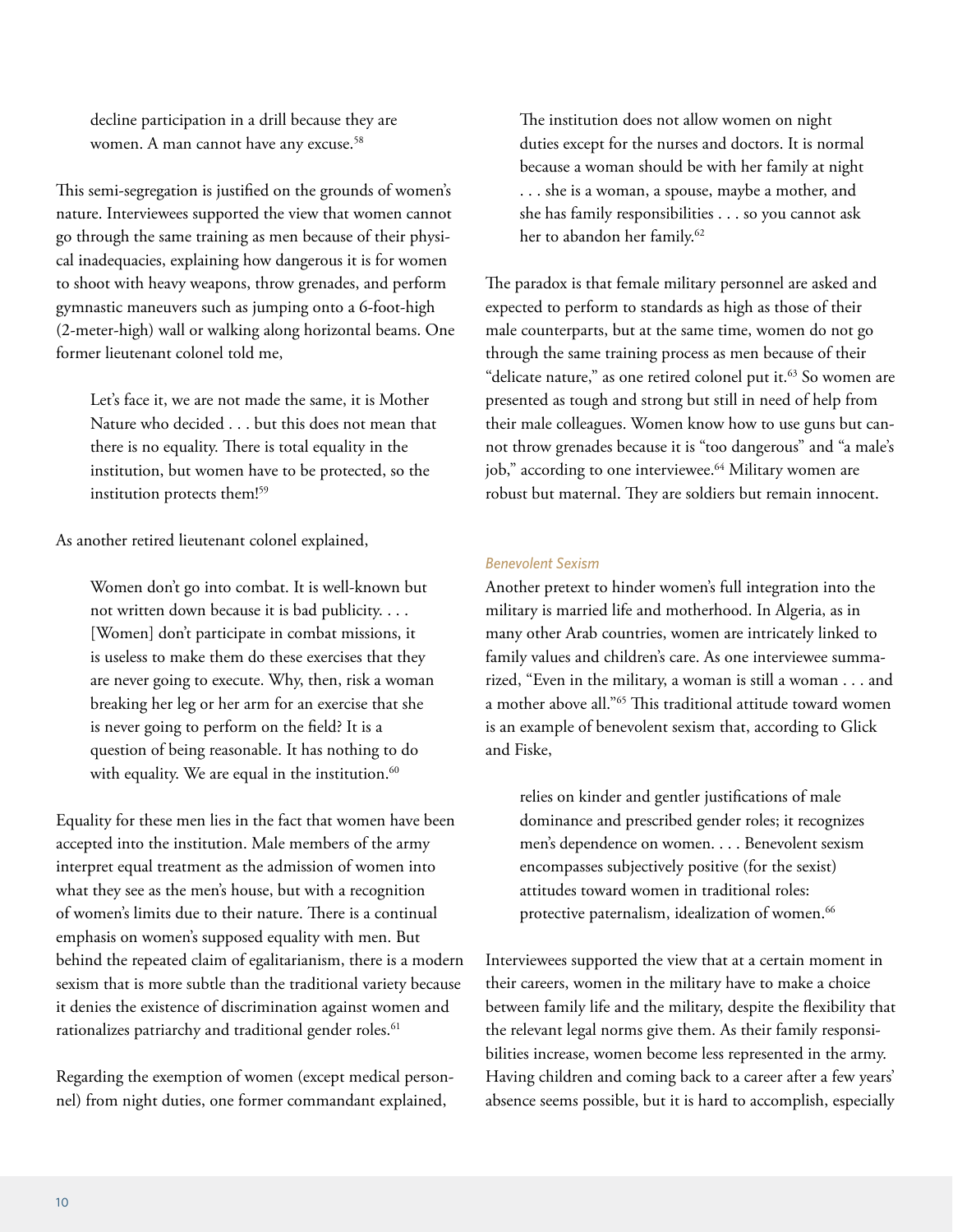in some specialties such as the air force. One retired lieutenant colonel explained,

When [women] are young and single, they think that they can reconcile the two, but once they get married and have children, things change. Imagine a female pilot who has spent nine months out of the cockpit plus a minimum of six months or more on maternity leave, as women have the right to extended leave. . . . That's a year without piloting, and this can be fatal for a career.<sup>67</sup>

Returning to work is also challenging because women are suspected of having "changed" and of "being less able to focus on their professional tasks," according to one interviewee.<sup>68</sup> As a former lieutenant colonel told me, "It is normal. When a woman gives birth, she changes. She is different. It's like that. It is Mother Nature, and often when [women] have children, even a single child, they are not the same."69

Interviewees backed the assertion that family responsibilities challenge women's motivations. A former commandant stated,

We had with us a woman who was training to become a pilot. She was brilliant. But once she decided to marry and have a child, things changed. She could not fly while pregnant because it was very dangerous. We are speaking here of a fighter, do you understand? So, after pregnancy and maternity leave, she returned. However, after five months, she couldn't fly because she had not flown for too long. She was put in a technical unit, but no more flights for her. She eventually resigned because she was frustrated with the decision to reallocate her.<sup>70</sup>

Data on women's lengths of service in the PNA are not available, but according to the interviews I conducted, women generally tend to leave the army at an earlier age than men do, and they do so for personal and marital reasons. Indeed, women frequently leave the military because their husbands do not accept their work in the men's house. The integration of women into the military remains in many ways threatened by gossip, the jealousy of husbands, and the discontent of some fathers, brothers, or even mothers.

The departure of women from the army for personal reasons seems to be frequent, despite the presence of legal norms such as signed contracts that in theory require them to complete their terms of service. That is because women can end a contract for private reasons, as a retired colonel explained:

The army cannot hold them . . . they are women. If a woman wants to take care of her children and interrupt her career despite her agreement with the institution, she can. Even in the military, a woman is still a woman. We cannot put in jeopardy her marriage or her family because we want to keep her, so we let her go despite the waste of time, energy, and money for her training. A woman is a woman and a mother above all. One has to keep that in mind.<sup>71</sup>

In short, war seems to be as specifically masculine as maternity is feminine.<sup>72</sup>

# **CONCLUSION**

Algerian women have moved a long way from the periphery to the center of army life,<sup>73</sup> and the efforts that the PNA have made with regard to recruiting them and acknowledging their rights should be recognized. Despite the fact that the figures show a traditional division of labor, women's recruitment into the PNA is still a good step and a positive accomplishment in comparison with the previous situation. However, it seems that the integration of women into the Algerian army is unfinished in three ways.

First, the representation of female soldiers in the official PNA magazine is marginal and contradictory. Above all, the portrayal of women is done in a way that does not threaten the image of the PNA's masculinity. The army should work on the representation of women as soldiers first and foremost, rather than reaffirming their femininity within a gendered military.

Second, the traditional gender-based division of labor is very indicative of the institution as a sanctuary of hypermasculinity—a men's house. This represents a real obstacle to the full integration of women into the PNA. The military should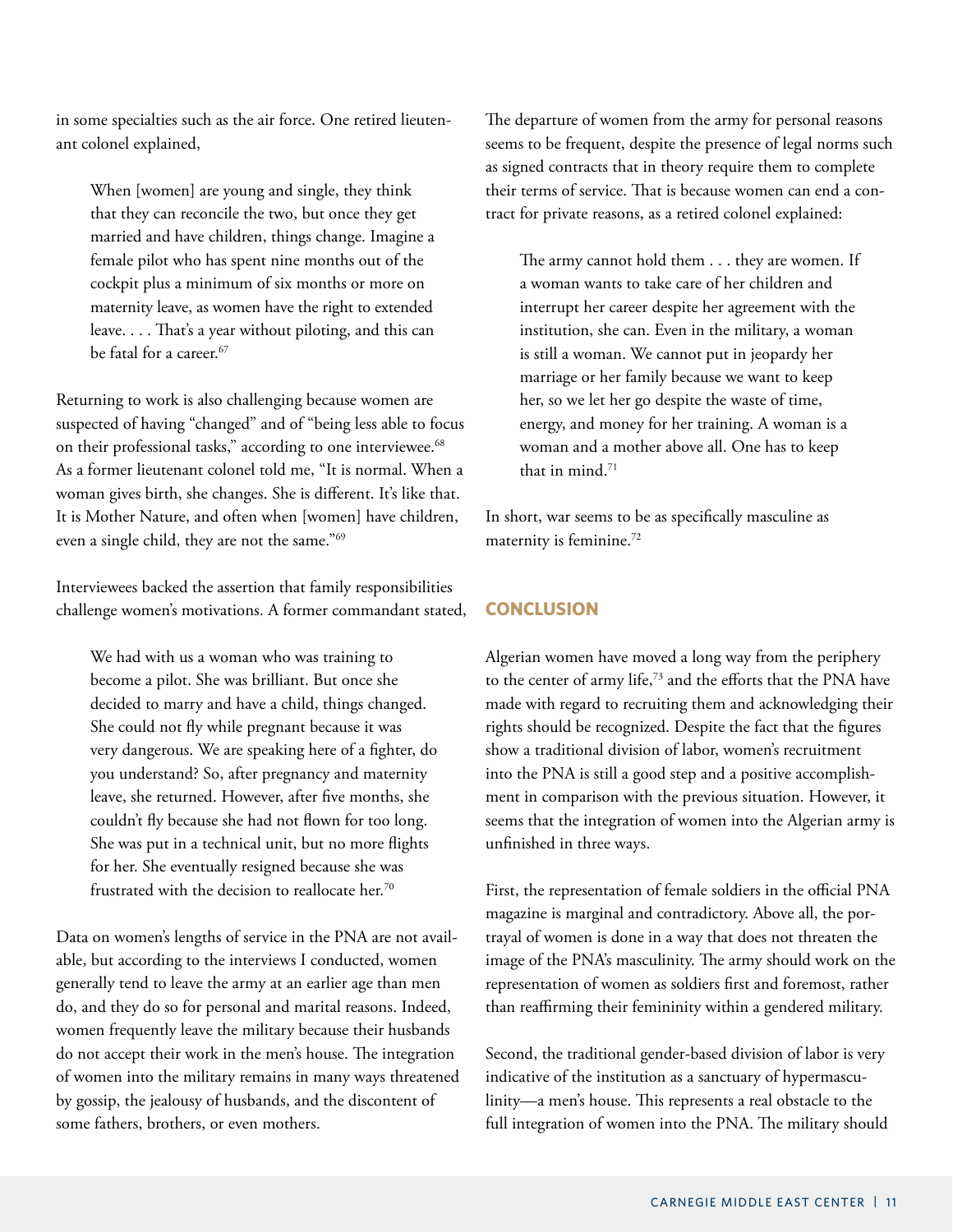widen women's roles in the institution and stop appointing them to stereotypical positions. A better integration of women may contribute to the development of a different military culture, as women may be able to help reshape civil-military relationships by reducing the distance between society and the military.

Third, by denying women access to combat missions, the PNA is contradicting its own equality policy, thereby blocking women's ascension to positions of prestige and power. Even though Algeria is not at war, the country is fighting terrorism, especially in the Sahel region, where the situation is being exacerbated by the turmoil in Algeria's neighbors—Tunisia, Libya, and Mali.

Women should have access to combat units in ground and air forces. This should be asserted as a general principle and materialized through adequate and appropriate training for women to ensure that they are effectively prepared for field operations. The full integration of women into combat units could allow them to play significant roles in counterterrorism operations and contribute as fully as their male counterparts to the protection of the country, which is the first mission of the PNA.

Evaluations must be rigorously standardized for women to ensure that they are capable of performing the jobs that are assigned to them. The army command should also consider assessing military equipment and adapting it to women's bodies. In addition, work is needed to address existing mentalities: the army command could organize workshops to discuss women's contributions to combat units. Likewise, research should be developed to provide a better understanding of women's departures from the army and to find ways to foster their loyalty.

Integrating women into the army does not only mean including more female personnel. To quote a United Nations statement on gender mainstreaming, it is more about "making women's as well as men's concerns and experiences an integral dimension of the design, implementation, monitoring and evaluation of policies and programmes in all political, economic and societal spheres so that women and men benefit

equally and inequality is not perpetuated."<sup>74</sup> In short, to overcome the gap between the discourse of equality and the reality of women in the military, the PNA needs to start regarding women as full-fledged soldiers.

## **NOTES**

- 1 Martin Van Creveld, "Women in the Military," *Journal of International Studies* 2 (June 2000): 429–42.
- 2 According to a 2000 NATO report, women accounted for 11.4 percent in Canada, 8.5 percent in France, 9.6 percent in Hungary, 8.1 percent in the UK, and 14 percent in the United States. "The Peacekeeping Challenge," *NATO Review*, June 2001, www.nato.int/ docu/review/2001/Peacekeeping-Challenge/Women-NATO-Forces-peacekeeping-operations/EN/index.htm.
- 3 "Conventions et accords internationaux lois et decrets arretes, decisions, avis, communications et annonces," *Official Journal of the Algerian Republic*, no. 12 (March 1, 2006), www.joradp.dz/FTP/ jo-francais/2006/F2006012.pdf.
- 4 Rachel Woodward and Patricia Winter, "Discourses of Gender in the Contemporary British Army," *Armed Forces and Society* 30, no. 2 (Winter 2004): 283.
- 5 Laurel Richardson, "Narrative and Sociology," *Journal of Contemporary Ethnography* 19, no. 1 (April 1990): 118.
- 6 "ANP: Histoire et mémoire du cinquantenaire," special issue, *El Djeich*, no. 3 (April 2013), www.mdn.dz/site\_principal/sommaire/ revue/images/EldjeichAvrHS2013Fr.pdf.
- 7 Ibid., 11.
- 8 Ibid., 24.
- 9 Gilbert Meynier, "Les femmes dans l'ALN/FLN," in *Des hommes et des femmes en guerre d'Algérie*, ed. Jean-Charles Jauffret (Paris: Editions Autrement, 2003), 308.
- 10 Ibid., 309.
- 11 Ibid., 317.
- 12 Ibid., 317.
- 13 Ibid., 314.
- 14 Djamila Amrane, *Les femmes Algériennes dans la guerre* (Paris: Éditions Plon, 1991), 254.
- 15 Djamila Amrane, "Les combattantes de la guerre d'Algérie," *Maté riaux pour l'histoire de notre temps* 26 (1992): 59.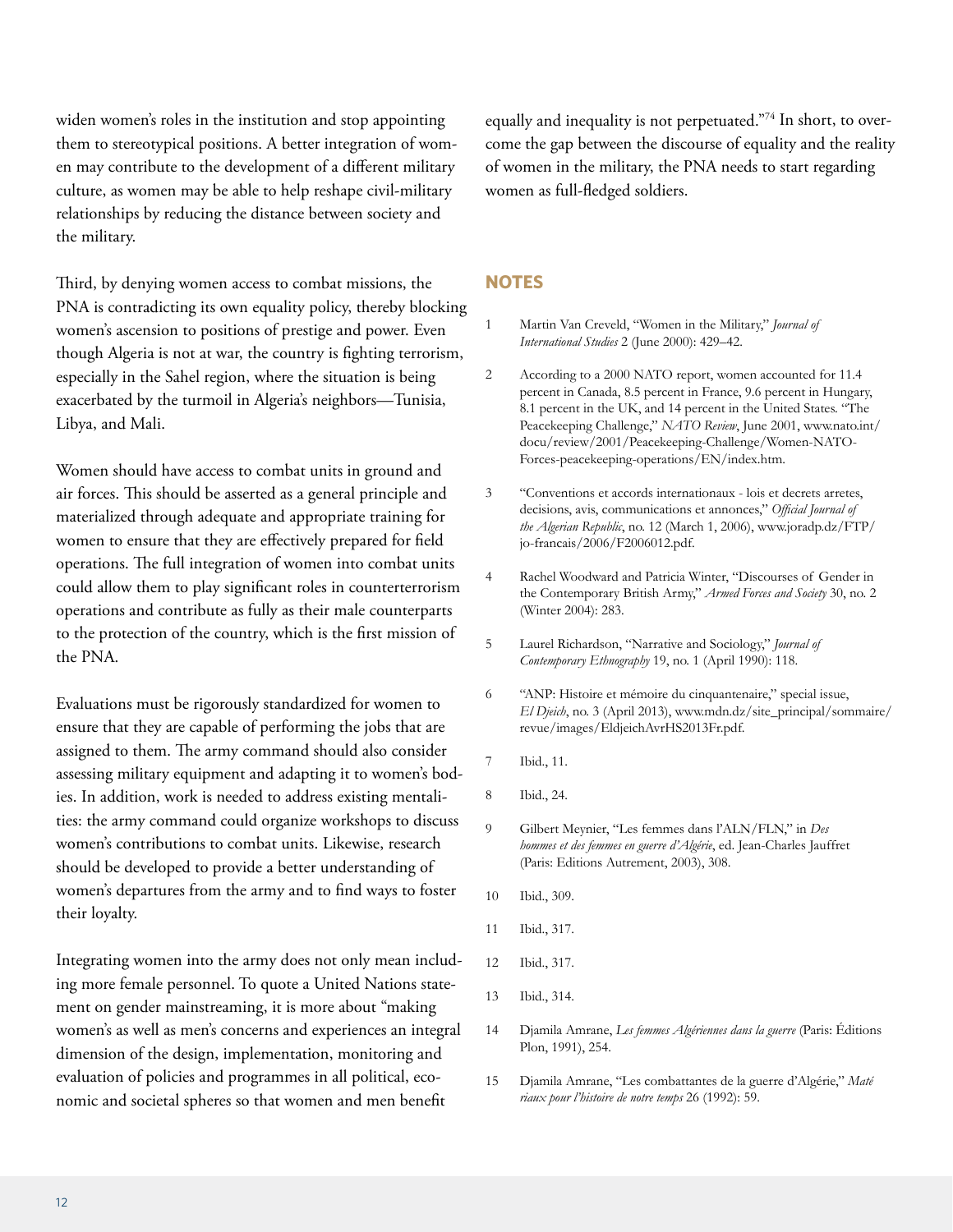- 16 Pierre Bourdieu, *La domination masculine* (Paris: Éditions du Seuil, 1998), 28.
- 17 Joyce Robbins and Uri Ben-Eliezer, "New Roles or 'New Times'? Gender Inequality and Militarism in Israel's Nation-in-Arms," *Social Politics* 7, no. 3 (Fall 2000): 314.
- 18 Bourdieu, La domination masculine, 28.
- 19 Marie-Aimee Helie-Lucas, "Women, Nationalism, and Religion in the Algerian Liberation Struggle," in *Opening the Gates: An Anthology of Arab Feminist Writing*, ed. Margot Badran and Miriam Cooke (Bloomington, IN: Indiana University Press, 2004), 104.
- 20 According to several media reports, there are approximately 20,000 *faux mujahid* (false mujahideen) in Algeria. Read Mehdi Benslimane, "Les anciens moudjahidine font leur beurre sur la guerre d'Algérie," *Rue* 89, October 11, 2011, http://rue89.nouvelobs.com/2011/10/ 11/les-anciens-moudjahidine-font-leur-beurre-sur-la-guerredalgerie-225487.
- 21 Ministry of Mujahideen, "El mouwatin" (in French), last accessed September 30, 2015, www.elmouwatin.dz/?Droits-du-Moudjahidet-ses-ayants.
- 22 Meynier, "Les femmes dans l'ALN/FLN," 309.
- 23 "ANP: Histoire et mémoire du cinquantenaire," *El Djeich*, no. 3: 26.
- 24 Patricia Winter and Rachel Woodward, "Gendered Bodies, Personnel Policies and the Culture of the British Army," full research report (Swindon, UK: Economic and Social Research Council, 2003).
- 25 "ANP: Histoire et mémoire du cinquantenaire," *El Djeich*, no. 3: 26.
- 26 Ibid.: 27.
- 27 Ibid.
- 28 Ibid.: 23.
- 29 *El Djeich*, no. 601 (August 2013).
- 30 Robbins and Ben-Eliezer, "New Roles or 'New Times'?," 314.
- 31 Máximo Badaró, "L'armée de terre Argentine à l'épreuve du genre," *Cahiers du genre* 48, no. 1 (2010): 71.
- 32 I have to point out that I tried during my fieldwork in Algeria to access other issues of the magazine. After several phone calls with the office of military publications, we agreed on a visit. Once in Algiers, I went to the office and was told that "There is nobody to receive you, and actually the director of publications does not want to talk to you."
- 33 Melissa Brown, "'A Woman in the Army Is Still a Woman': Representations of Women in US Military Recruiting Advertisements for the All-Volunteer Force," *Journal of Women, Politics & Policy* 33, no. 2 (2012): 151–75.
- 34 Ibid., 155.
- 35 Ibid.
- 36 "ANP: Histoire et mémoire du cinquantenaire," *El Djeich*, no. 3: 16.
- 37 Brown, "A Woman in the Army Is Still a Woman," 156.
- 38 Ibid.
- 39 "ANP: Histoire et mémoire du cinquantenaire," *El Djeich*, no. 3: 34.
- 40 Ibid., 37.
- 41 Badaró, "L'armée de terre Argentine à l'épreuve du genre," 71.
- 42 *El Djeich*, no. 598 (May 2013): 92.
- 43 Jean Boulègue, "'Feminization' and the French Military: An Anthropological Approach," *Armed Forces & Society* 17, no. 3 (1991): 343–62.
- 44 "ANP: Histoire et mémoire du cinquantenaire," *El Djeich*, no. 3.
- 45 Orna Sasson-Levy, "Genre et violence dans les paroles de soldates: Le cas d'Israël," *Critique internationale* 60, no. 3 (2013): 71–88.
- 46 Robbins and Ben-Eliezer, "New Roles or 'New Times'?," 314.
- 47 "ANP: Histoire et mémoire du cinquantenaire," *El Djeich*, no. 3: 25.
- 48 Centre d'Information et de Documentation sur les Droits de l'Enfant et de la Femme, *L'égalité en marche: Femmes Algériennes en chiffres* 2014 (Algiers: CiDDEF, 2014), 55.
- 49 Ibid., 24.
- 50 Ministre de la Solidarite Nationale, de la Famille et de la Condition de la Femme, *Rapport national de la république Algérienne démocratique populaire*, Beijing +20 (Algiers, 2013), 30, http://bit.ly/1WdgS2t.
- 51 Ibid., 17.
- 52 Centre d'Information et de Documentation sur les Droits de l'Enfant et de la Femme, *L'égalité en marche*, 66.
- 53 Ministre de la Solidarite Nationale, de la Famille et de la Condition de la Femme, *Rapport national*, 30.
- 54 Ibid., 75.
- 55 Author interview with a retired colonel, Algiers, May 14, 2015.
- 56 Author interview with a retired commandant, Algiers, May 14, 2015.
- 57 Peter Glick and Susan Fiske, "Hostile and Benevolent Sexism: Measuring Ambivalent Sexist Attitudes Toward Women," *Psychology of Women Quarterly* 21, no. 1 (1997): 121.